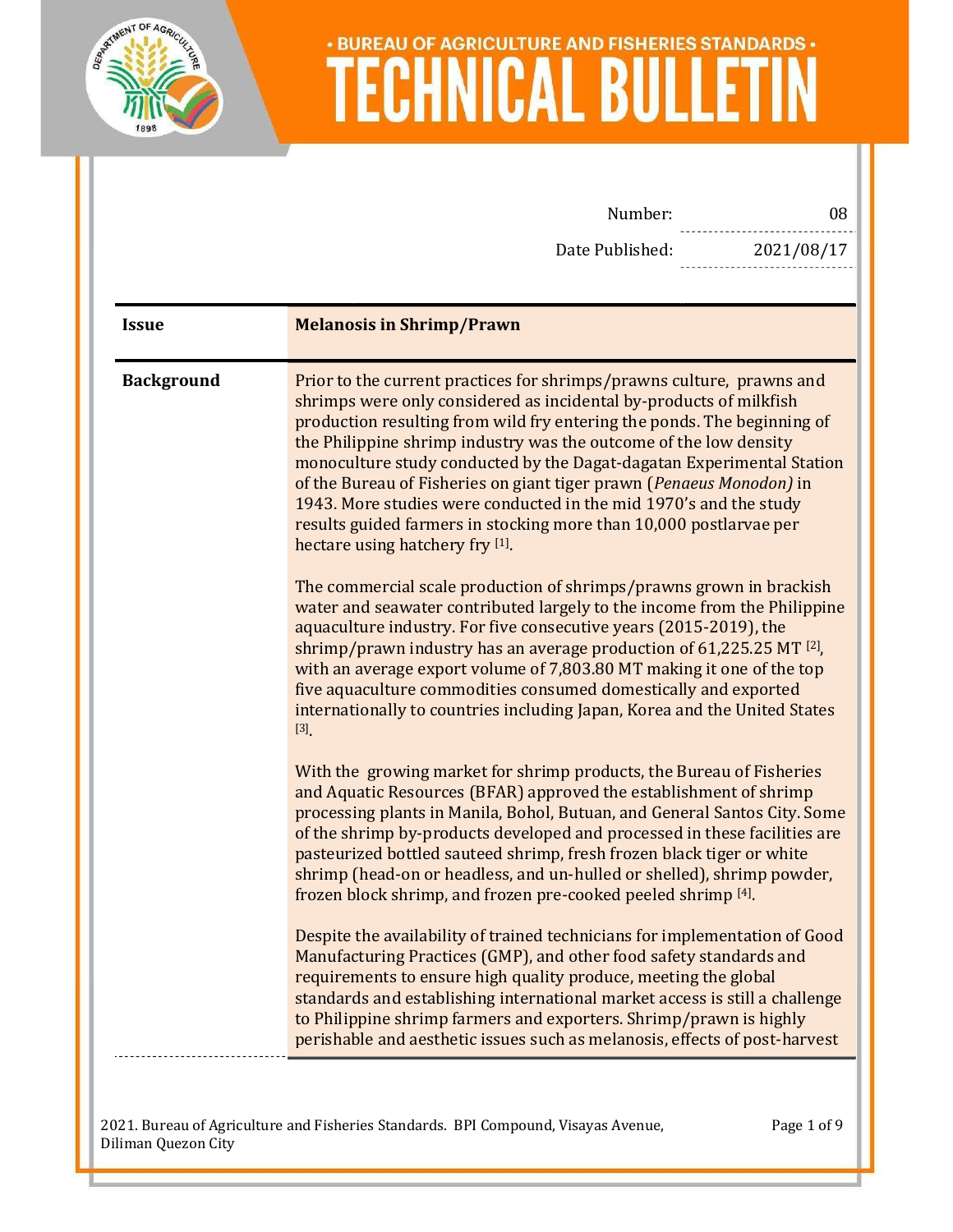

|                               | treatments and bacterial contamination are of great concern that<br>degrades quality, as it relates to food safety and marketability.                                                                                                                                                                                                                                                                                                                                                                                                                                                                                                                                                    |
|-------------------------------|------------------------------------------------------------------------------------------------------------------------------------------------------------------------------------------------------------------------------------------------------------------------------------------------------------------------------------------------------------------------------------------------------------------------------------------------------------------------------------------------------------------------------------------------------------------------------------------------------------------------------------------------------------------------------------------|
|                               | Although there is no definite data on the rejection/refusal of Philippine<br>shrimp exports, quality issues may potentially impact trade with<br>international trade partners, such as the US and the European Union (EU).                                                                                                                                                                                                                                                                                                                                                                                                                                                               |
|                               | When a country's production and export conditions for seafood products<br>do not meet EU food safety and quality standards (e.g. melanosis affecting<br>greater than 25% of sample unit), the importation of seafood from that<br>country to the EU may be prohibited [5]. Meanwhile, in the US, grading<br>standards are used in inspecting sample units of shrimps/prawn, noting<br>quality physical defects, and assigning corresponding numerical values to<br>determine their grade assignment. Aside from the compliance to food<br>safety requirements, the grading standards also play an important role in<br>obtaining a certification [6].                                    |
| General<br><b>Description</b> | Melanosis, or blackspot is a common discoloration or darkening of<br>specific parts of the shrimp/prawn due to increased concentration of<br>melanin. The monophenol present is catalyzed by a system of enzymes,<br>polyphenol oxidase (PPO), generally used to refer to tyrosinase, catechol<br>oxidase, o-diphenol oxidase, monophenol oxidase, among other<br>(according to the type of substrate they use) into quinone that when<br>oxidized becomes complex brown polymers or dark pigments called<br>melanin. These polymers occur primarily along the swimmerets, head,<br>tail and nearby shell areas, before spreading further along shell edges and<br>through the body [7]. |
|                               | The development rate of melanosis is significantly affected by the<br>following factors [7]:<br>1. High pH of the muscle tissue;<br>2. Temperature;<br>3. Water activity;<br>4. Presence of oxygen;<br>5. Presence of copper;<br>6. High level of substrate (tyrosine existent in the body of the<br>organisms;<br>7. The level of enzyme particularly PPO level in the blood, carapace,<br>head and legs;<br>8. Species of crustacean;<br>9. Sex;<br>10. Season, particularly the molting period;                                                                                                                                                                                       |
|                               |                                                                                                                                                                                                                                                                                                                                                                                                                                                                                                                                                                                                                                                                                          |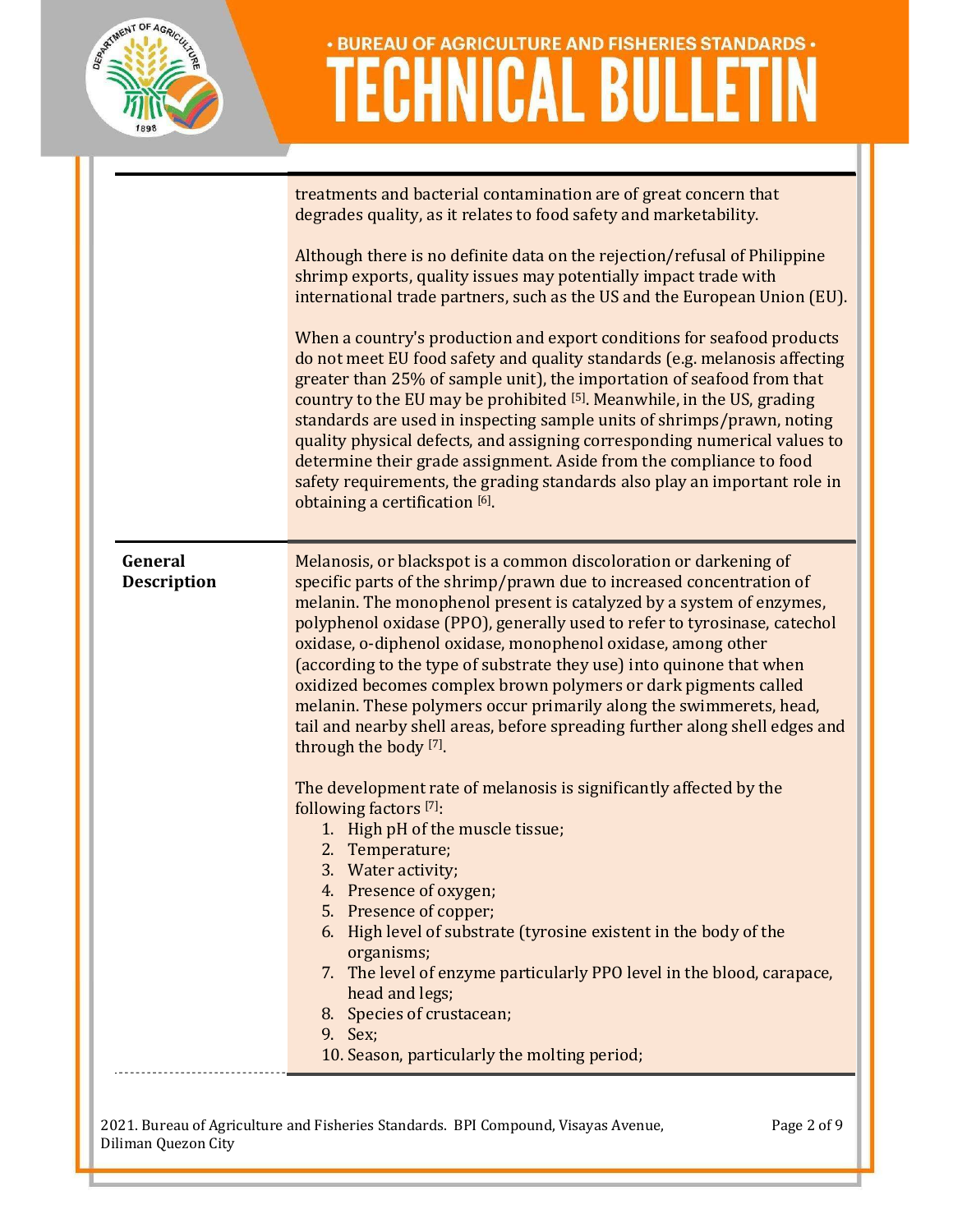

|                                                 | 11. Geographical origin of crustaceans;<br>12. Technological factors (postharvest practices); and<br>13. Mechanical stress during harvesting [8].                                                                                                                                                                                                                                                                                                                                                                                                                                                                                                                                                                                                                                                                                                                                                                                         |
|-------------------------------------------------|-------------------------------------------------------------------------------------------------------------------------------------------------------------------------------------------------------------------------------------------------------------------------------------------------------------------------------------------------------------------------------------------------------------------------------------------------------------------------------------------------------------------------------------------------------------------------------------------------------------------------------------------------------------------------------------------------------------------------------------------------------------------------------------------------------------------------------------------------------------------------------------------------------------------------------------------|
| <b>Quality Issues in</b><br>Food                | Based on the PNS/BAFPS 70:2008 - Quick frozen shrimps and prawns,<br>the sample unit exhibiting discoloration with distinct blackening<br>(melanosis) or green or yellow discoloration, singly or in combination of<br>more than 10% of the surface area of individual shrimp/prawn which<br>affects more than 25% of the sample unit is considered as defective [9].<br>The progression scale of melanosis in shrimp and the corresponding<br>descriptions of each scale can be seen in Figure 1 and Table 1,<br>respectively.                                                                                                                                                                                                                                                                                                                                                                                                           |
| <b>Adverse Health</b><br><b>Effect in Human</b> | Shrimps and prawns with melanosis do not pose food safety hazards to<br>consumers. However, it can negatively affect quality perception resulting<br>in diminishing market value that can greatly affect the income of<br>farmers/fisherfolk.<br>In addition, the use of sulfites as melanosis control agents is generally<br>considered non-toxic, but are irritant and can cause health problems for<br>some consumers, especially people suffering from asthma or deficiencies<br>of sulfite oxidase <sup>[8]</sup> .                                                                                                                                                                                                                                                                                                                                                                                                                  |
| <b>Mitigation</b><br><b>Measures</b>            | The existence of melanosis as a quality issue can be controlled and<br>eliminated promptly at the deck where GMP plays an important role. To<br>date, the following conventional and alternative methods are being<br>practiced to delay the onset of black spot on shrimps and prawns:<br><b>Non-chemical Methods</b> <sup>[7]</sup><br>1. Freezing. Traditionally, the preservation of fresh fishery or aquatic<br>products is through freezing. It requires -18°C or below for long-<br>term preservation of seafood quality, however, there were<br>observed occurrences of black spots even after 2 days of freezing<br>and a rubbery texture once the product was thawed.<br>2. Pre-cooking. At boiling temperature, pre-cooking shrimps/prawns<br>for 2 minutes can deactivate PPO activity, thereby preventing the<br>onset of melanosis, however, this technique is not always<br>applicable as it reduces the products options. |
| Diliman Quezon City                             | 2021. Bureau of Agriculture and Fisheries Standards. BPI Compound, Visayas Avenue,<br>Page 3 of 9                                                                                                                                                                                                                                                                                                                                                                                                                                                                                                                                                                                                                                                                                                                                                                                                                                         |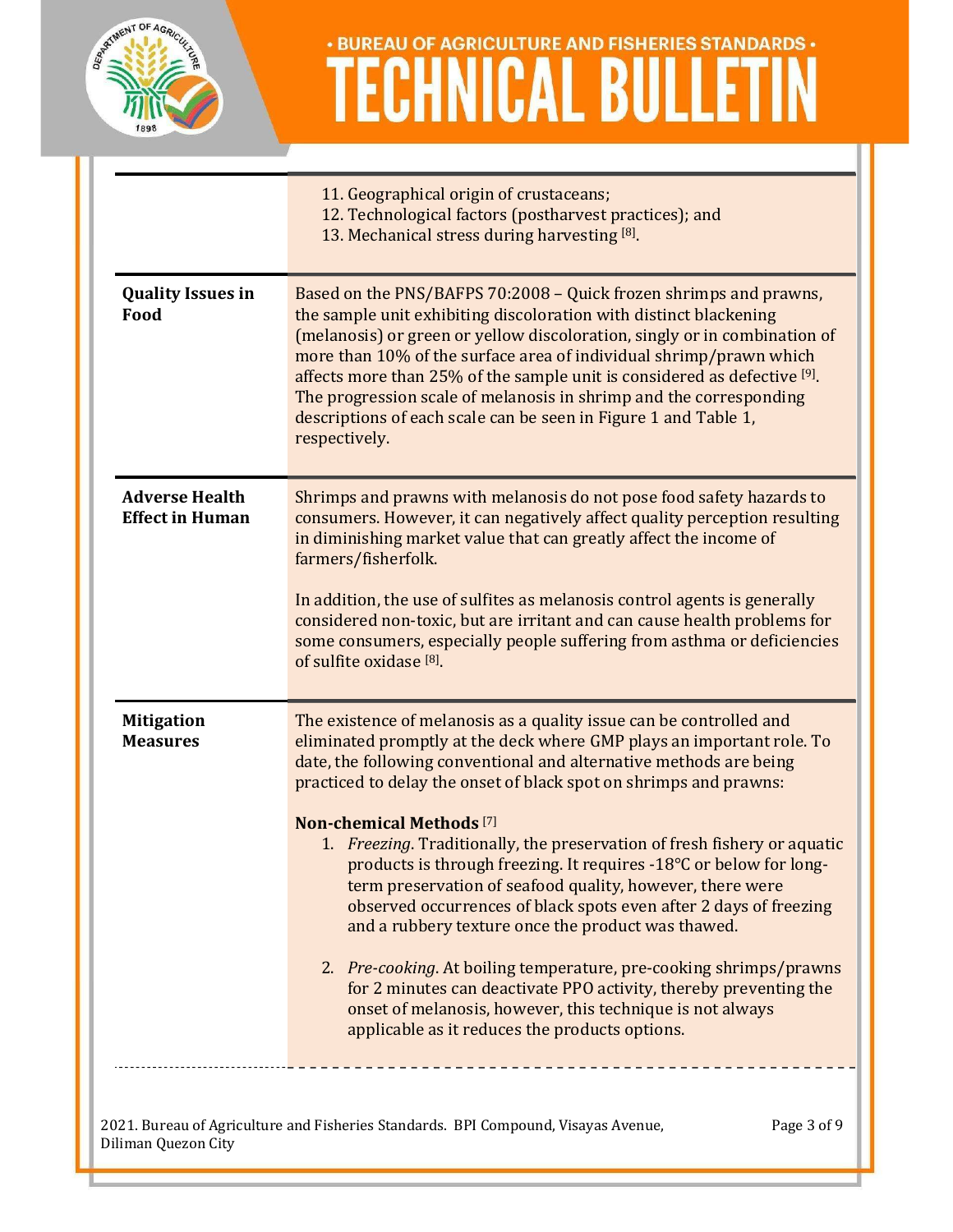

- 3. High Pressure Processing (HPP). This treatment is a non-thermal processing technology that has proved to extend shrimp shelf life by slowing down microbial growth and inhibiting melanosis. At 600 MPa, only 20% of the residual PPO activity remained [10] , while using 900 MPa for 30 minutes at 45℃, the enzymes are completely controlled [7].
- 4. Modified Atmosphere Packaging (MAP). Studies have revealed that using optimal MAP reduces bacterial growth, thus, increasing the product shelf life by 100% as oxygen and water activities are controlled. In result, absence of oxygen that triggers oxidation reactions delays enzymatic activities like melanosis.
- 5. Food Irradiation. The application of ionizing radiation to food improves the safety and extends the shelf life of food products as it eliminates microorganisms and insects [11]. Low dose can reduce melanose, but only before the onset of melanosis [7]. For raw, headless tropical shrimps (Penaeus spp.), 1.5-2.0 kGy has been found as the optimum dose, which also extends shelf-life [12].

Furthermore, only the US FDA approved sources of radiation *(i.e.*) gamma rays, X-rays and electron beams) are allowed and considered safe to be used [11]. In the Philippines, food irradiation services are available through the Department of Science and Technology - Philippine Nuclear Research Institute (DOST-PNRI) irradiation facilities [13]. A public-private project under DOST-PNRI is also in the pipeline, which aims to establish a fully commercial irradiation facility [14].

#### Chemical Methods

- 1. Ascorbic acid and ascorbyl derivatives. The PPO is active in basic medium and inactive in acid medium. By adding acidulants (citric acid, phosphoric acid, ascorbic acid and ascorbyl derivatives), pH in tissue muscles can be increased, therefore, deactivating PPO activity.
- 2. Chelating agents. The use of ethylenediamine tetraacetic acid or EDTA reduces copper available in the product that is an essential component of melanosis [7] .
- 3. Sulfites, especially sodium metabisulfite (SMS). Sulfites and its derivatives are the most widely used additives to prevent melanosis in crustaceans. However, improper handling of these

2021. Bureau of Agriculture and Fisheries Standards. BPI Compound, Visayas Avenue, Diliman Quezon City

Page 4 of 9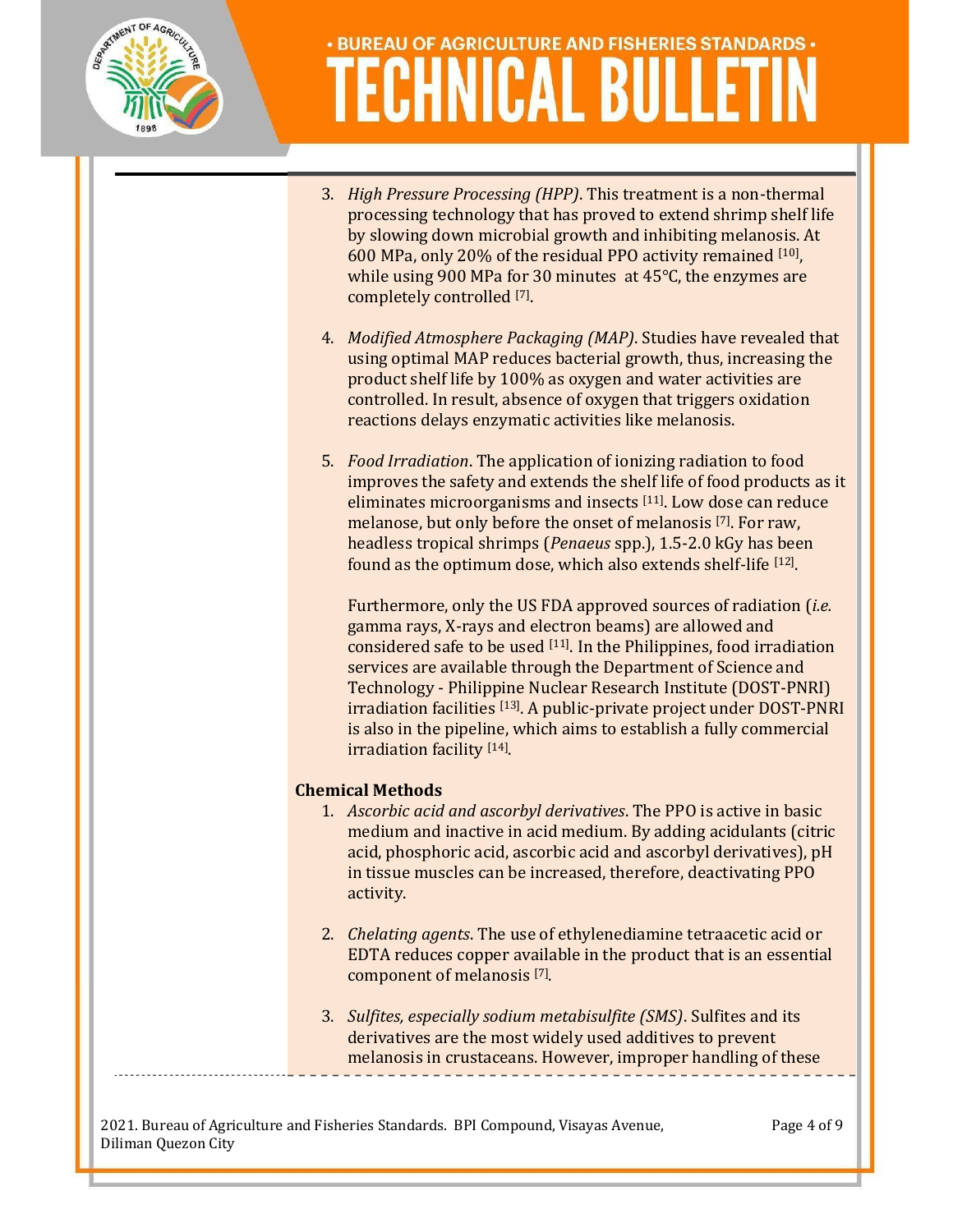

chemicals may become potential health hazards as they release sulfur dioxide upon contact with acid and water. This  $SO<sub>2</sub>$  gas reacts with respiratory tissue forming sulfurous acid, and inducing a pulmonary reaction causing hypoxemia [15] .

To mitigate this potential hazard, different countries had established a regulatory limit for sulfite residue. The U.S. Food and Drug Administration (FDA) has established a regulatory limit of 100 ppm for sulfite residue on their domestic and imported shrimp while in European regulations the sulfite residue limit is at 150 ppm [16]. Based on PNS/BAFPS 70:2008 - Quick frozen shrimps or prawns, Philippines allows 100mg/kg or 100 ppm sulfite residue on the edible part of the raw shrimp or 30mg/kg in the edible part of the cooked product, singly or in combination, expressed as sulfur dioxide  $(SO<sub>2</sub>)$  [9].

#### Alternatives for Inorganic Chemical Additives

Moreover, there is a growing demand for sulfite-free shrimp/prawn products in the market as more consumers are becoming conscious of its possible hazards. Several studies have already been conducted by researchers to develop safer, locally available and natural alternatives to currently used synthetic antimelanosic compounds in the food industry.

1. Application of Edible Oyster Mushroom (Pleurotus ostreatus). Extract as Melanosis Control Agent [17]. The mushroom extract was processed by mixing 500 grams of fresh oyster mushroom fruiting body trimmings with 1,000 mL of distilled water and boiled gently at 90°C for 30 minutes. The mixture was filtered using cheesecloth and by qualitative filter paper No. 1 subsequently. At 50°C, the filtrate was evaporated to obtain 500 mL of the hot water extract concentrate (1 g wet mushroom/mL of hot water extract) and then, packed in sterile plastic tubes and stored at -20°C until used.

With the observed remarkable scavenging activity of crude water extract against 2,2-Diphenyl-1-picrylhydrazyl (DPPH) and inhibitory effect on PPO activity, the experiment proceeded with the use P. vannamei shrimp, immersed in a 1.0% crude extract of P. ostreatus for 60 minutes.

The result showed the biochemical interventions of edible oyster mushroom extract inhibited the PPO activity thus, melanosis was

2021. Bureau of Agriculture and Fisheries Standards. BPI Compound, Visayas Avenue, Diliman Quezon City

Page 5 of 9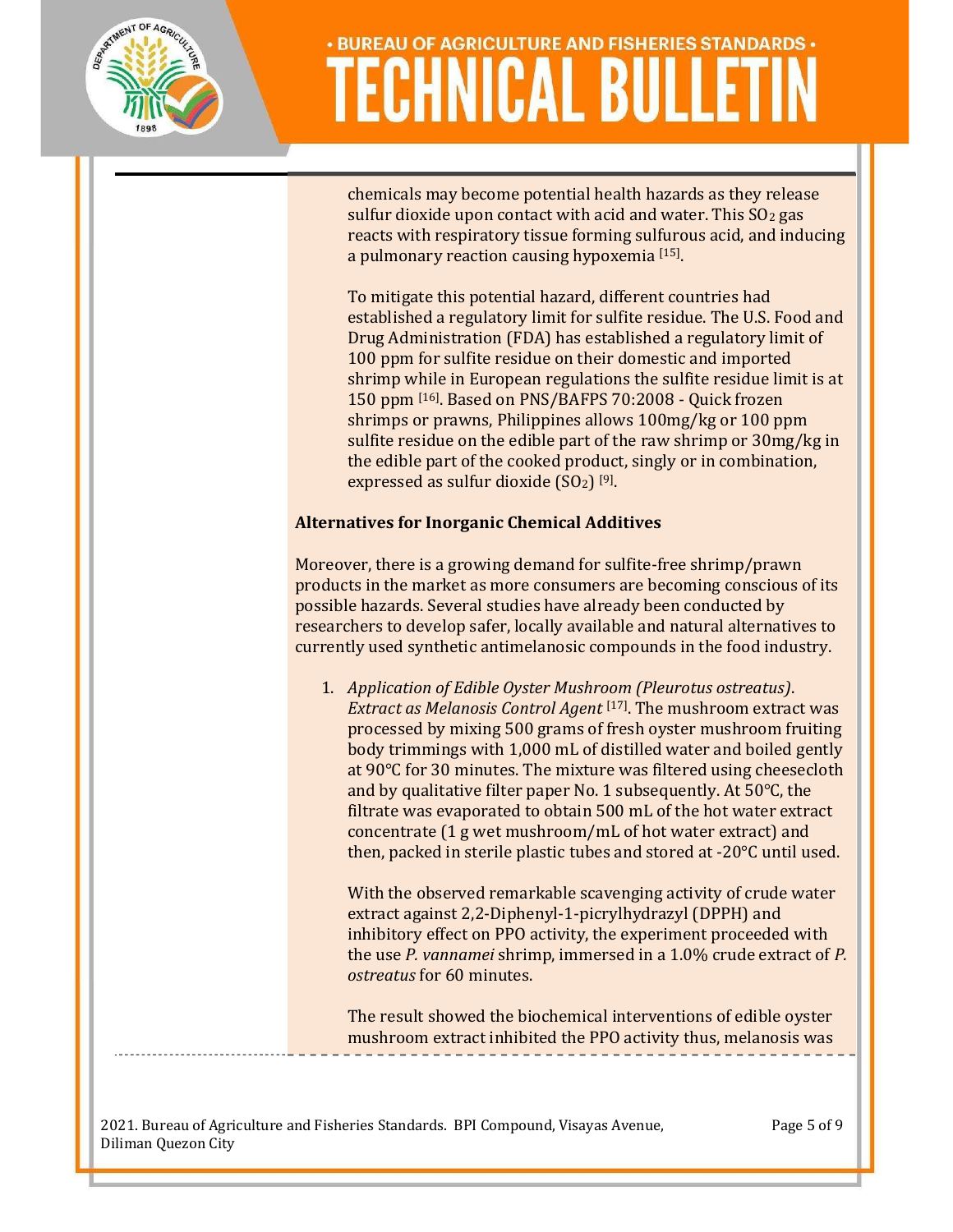

|                                                  | effectively controlled and comparable with the commercial<br>antimelanosic agents.<br>2. Inhibitory Effect of Olive Phenolic Compounds Isolated from Olive Oil<br>By-Product on Melanosis of Shrimps [18]. The study used Atlantic<br>Ditch Shrimp (Palaemonetes varians) that were purchased at<br>different seasons and treated with dipping solutions made from<br>two potent, natural antioxidants isolated from olive waste<br>(hydroxytyrosol or HT and 3,4-dihydroxyphenylglycol or DHPG,<br>and three novel HT-derivatives containing selenium and sulfur).<br>The results showed a positive inhibitory effect of these<br>antioxidants on tyrosinase activity, thus delaying the onset of<br>melanosis on shrimp.<br>In addition, U.S. Food and Drug Administration (FDA) and the<br>European Food Safety Authority (EFSA) have considered HT as<br>functional food and safe for human consumption making it a safer |
|--------------------------------------------------|-------------------------------------------------------------------------------------------------------------------------------------------------------------------------------------------------------------------------------------------------------------------------------------------------------------------------------------------------------------------------------------------------------------------------------------------------------------------------------------------------------------------------------------------------------------------------------------------------------------------------------------------------------------------------------------------------------------------------------------------------------------------------------------------------------------------------------------------------------------------------------------------------------------------------------|
|                                                  | alternative to inorganic chemicals like sulfites and their<br>derivatives.                                                                                                                                                                                                                                                                                                                                                                                                                                                                                                                                                                                                                                                                                                                                                                                                                                                    |
| Researchers/<br>Contributors/<br><b>Editors:</b> | Researchers:<br>Kristine P. Lasac<br>Jan Vincent DR. Tecson<br>Contributor:                                                                                                                                                                                                                                                                                                                                                                                                                                                                                                                                                                                                                                                                                                                                                                                                                                                   |
|                                                  | Alpha M. Lanuza, DVM<br>Editors:<br>Myer G. Mula, Ph.D.<br>Mary Grace R. Mandigma<br><b>Bureau of Agriculture and Fisheries Standards</b><br><b>Technical Services Division</b>                                                                                                                                                                                                                                                                                                                                                                                                                                                                                                                                                                                                                                                                                                                                               |
| <b>References</b>                                | [1] J. H. Primavera, "Prawn/shrimp culture industry in the Philippines,"<br>In A. W. Fast & L.J. Lester (Eds.), Marine Shrimp Culture: Principles<br>and Practices (Development in Aquaculture and Fisheries Science Vol.<br>23, pp. 701-728). Amsterdam: Elsevaier, 1992. Available:<br>http://hdl.handle.net/10862/352.<br>[2] Philippine Statistics Authority, "Volume and Value of Production by<br>Species," Fisheries Statistics of the Philippines, 2015, 2016, 2017,                                                                                                                                                                                                                                                                                                                                                                                                                                                  |
|                                                  |                                                                                                                                                                                                                                                                                                                                                                                                                                                                                                                                                                                                                                                                                                                                                                                                                                                                                                                               |

2021. Bureau of Agriculture and Fisheries Standards. BPI Compound, Visayas Avenue, Diliman Quezon City

Page 6 of 9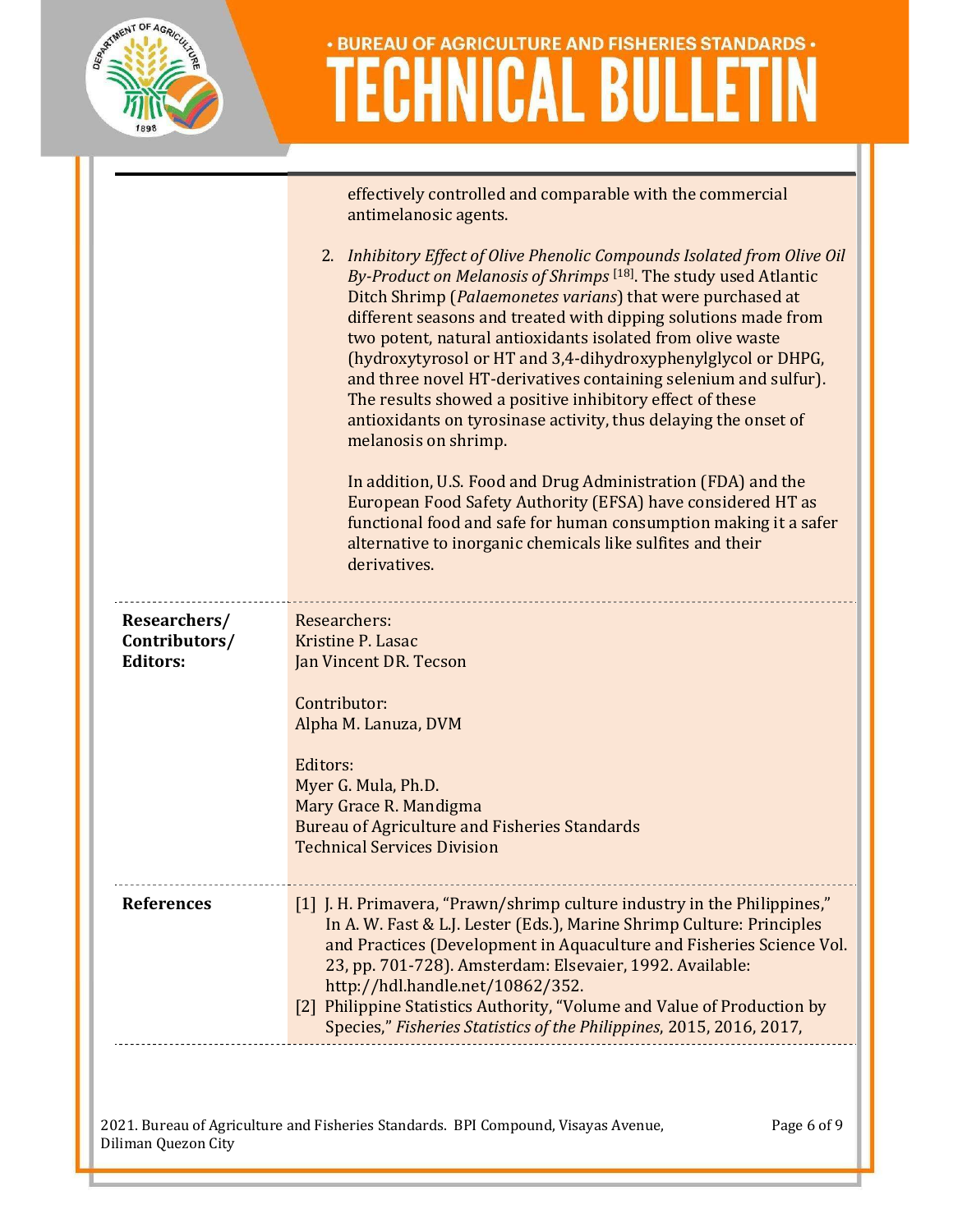

2018, 2019. [Online]. Available: https://psa.gov.ph/content/fisheries-statistics-philippines [3] Bureau of Fisheries and Aquatic Resources, "Major Fishery Exports in Terms of Values," Philippine Fisheries Profile, 2015, 2016, 2017, 2018, 2019. [Online]. Available: https://www.bfar.da.gov.ph/publication. [Accessed July 12, 2021]. [4] Department of Trade and Industry and Board of Investments, "Processed Shrimp," [Online]. Retrieved from http://industry.gov.ph/industry/processed-shrimp/. [Accessed July 12, 2021]. [5] D. S. Dabadé, "Shrimp quality and safety management along the supply chain in Benin," Ph.D. dissertation, Wageningen University, Wageningen, NL, 2015. [6] National Oceanic and Atmospheric Administration - U.S. Department of Commerce, "PART 5 – U.S. Grading Standards and Procedures for Grading," Seafood Inspection Manual, pp. 118-126, 2021. [Online]. Available: NOAA, https://media.fisheries.noaa.gov/dammigration/part 5 grade\_standards.pdf. [Accessed Aug. 02, 2021]. [7] A. A. Goncalves, A. R. M. De Oliveira, "Melanosis in crustaceans importance and characteristics," Melanosis in crustaceans: A Review, pp. 792-798, 2016. Available: https://www.researchgate.net/publication/281591200\_Melanosis\_i n\_crustaceans\_A\_review#pf8. [8] H. Lucien-Brun, "Preventing melanosis in shrimp," Global Aquaculture Advocate, 2005. Available: https://www.aquaculturealliance.org. /advocate/preventing-melanosis-in-shrimp/. [9] Bureau of Fisheries Standards, PNS/BAFS 70:2008 Quick frozen shrimps or prawns, 2008. [Online]. Available: http://www.bafs.da.gov.ph/bafs\_admin/admin\_page/pns\_file/ 2021-02-24-PNS-BAFPS%2070-2008-Quick%20Frozen%20 Shrimps% 20or%20Prawns.pdf. [Accessed July 12, 2021]. [10] J. Gomez-Estaca, P. Montero, F. Fernandez-Martin, M.M. Calvo, M.C. Gomez-Guillen, "The effect of high pressure treatment on functional components of shrimp (Litopenaeus vannamei) cephalothorax," Innovative Food Science & Emerging Technologies, vol. 34, pp. 154- 160, 2016. Available: https://www.sciencedirect.com/science /article/abs/pii/S1466856416300054. [11] US Food and Drug Administration, "Food Irradiation: What You Need to Know," 2018. Available: https://www.fda.gov/food/buy-storeserve-safe-food/food-irradiation-what-you-need-know. [Accessed

2021. Bureau of Agriculture and Fisheries Standards. BPI Compound, Visayas Avenue, Diliman Quezon City

July 12, 2021].

Page 7 of 9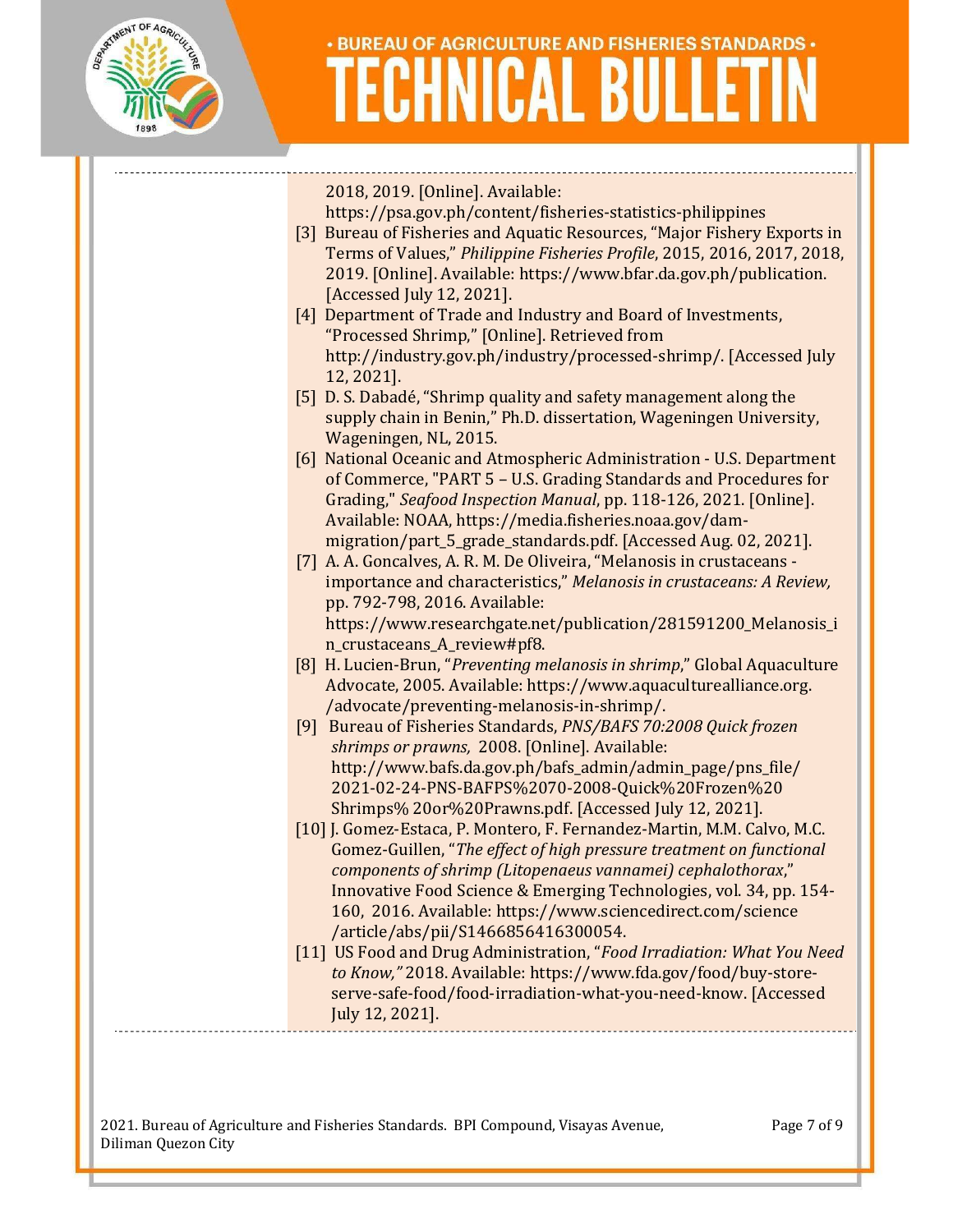

- [12] International Atomic Energy Agency. Irradiation of fish, shellfish and frog legs: A compilation of technical data for authorization and control. Vienna: IAEA, 2000.
- [13] Department of Science and Technology Philippine Nuclear Research Institute, Irradiation Facilities, 2015. [Online]. Available: https://www.pnri.dost.gov.ph/index.php/services/facilities/irradiat ion-services.
- [14] BusinessMirror, "PNRI partners with private sector for commercial irradiation facility," BusinessMirror, Jun. 20, 2021. [Online]. Available: https://businessmirror.com.ph/2021/06/20/pnri-par tners-with-private-sector-for-commercial-irradiation-facility/
- [15] D. A. Atkinson, T. C. Sim, J. C. Grant, "Sodium metabisulfite and SO2 release: an under-recognized hazard among shrimp fishermen," Ann Allergy, Dec;71(6):563-6, PMID: 8267251, 1993. Available: https://pubmed.ncbi.nlm.nih.gov/8267251/.
- [16] M. Khan, "Quality of United States and Bangladesh Shrimp Due to Growth and Post-harvest Practices," Ph. D. dissertation, The School of Renewable Natural Resources, 2018.
- [17] M. G. Llanto, A. B. Encarnacion, "Application of Edible Oyster Mushroom, Pleurotus ostreatus Extract to Control Postharvest Melanosis in Shrimp, Penaeus vannamei," Philippine Journal of Science, vol. 147 No. 2, 2018. Available: https://philjournal sci.dost.gov.ph/images/pdf\_upload/pjs2018/2ndQtr/application\_of\_ edible\_oyster\_mushroom.pdf.
- [18] A. Lama-Muñoz, A. Gomez-Carretero, F. Rubio-Senent, A. Bermudez-Oria, I. Maya, I. Fernandez-Bolaños, "Inhibitory Effect of Olive Phenolic Compounds Isolated from Olive Oil By-Product on Melanosis of Shrimps," Antioxidants, vol. 10 no.5: 728, 2021.
- [19] R. Thepnuan, "Melanosis progression scale of shrimp," Prince of Songkla University, pp. 10-11, 2007. Available: https://kb.psu.ac.th /psukb/bitstream/2553/1571/7/292762\_ch1.pdf.

2021. Bureau of Agriculture and Fisheries Standards. BPI Compound, Visayas Avenue, Diliman Quezon City

Page 8 of 9